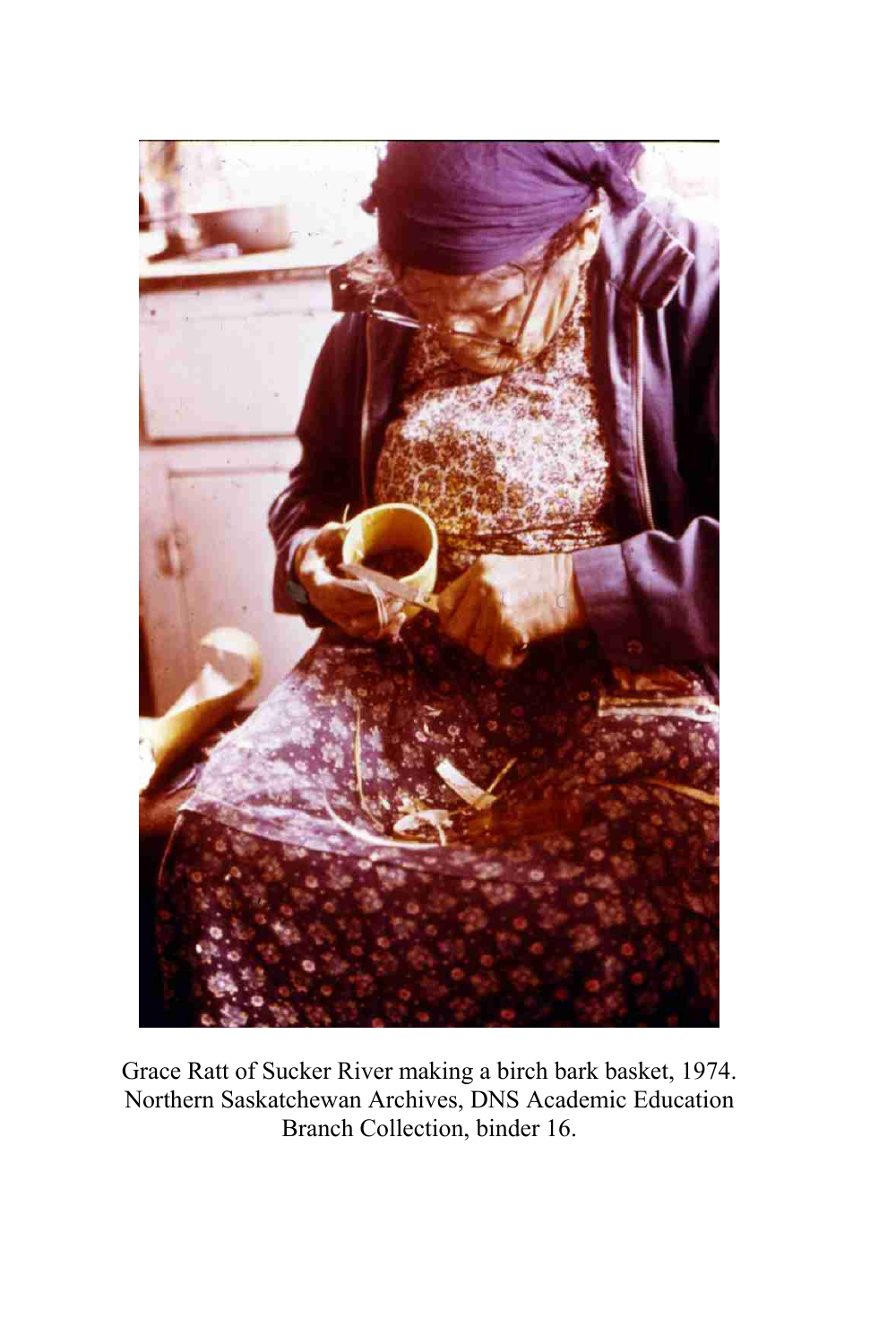## **Introduction**

## Cheryl Avery and Darlene Fichter

This collection of essays grew out of a digital project intended to make materials relating to First Nations, Métis, and Inuit peoples, found in Saskatchewan's archival, library and other heritage collections, more accessible.

"Discovery" was the primary impetus behind the *kā-ki-pē-isinakatamākawiyahk* / *Our Legacy* site. It was our hope that the project would help researchers locate those resources often "hidden" within larger archival collections. The site was designed to support independent research. Our aim, therefore, was to be both as inclusive as possible when surveying collections for relevant materials, and to objectively present the material we found. In addition to self-directed research, however, another route to encourage discovery and exploration is available – the "interpretive exhibit," material presented within the context of a storyline or thesis. For this component of the *Our Legacy* site we issued a call for graduate students interested in writing exhibits.

The response to our call and the resulting interpretive exhibits exceeded our expectations. Because the institutions initially surveyed for the site were not specifically Aboriginal archives, we were aware much of the material we presented would be external representations or views of the Aboriginal experience. Therefore we were particularly pleased that many of the students who responded not only had a keen interest and relevant scholarly experience, but also were First Nations or Métis. We suggested a list of topics we believed could be illustrated from the material on the site; suggested a word limit to ensure the effort didn't exceed our budget for compensation;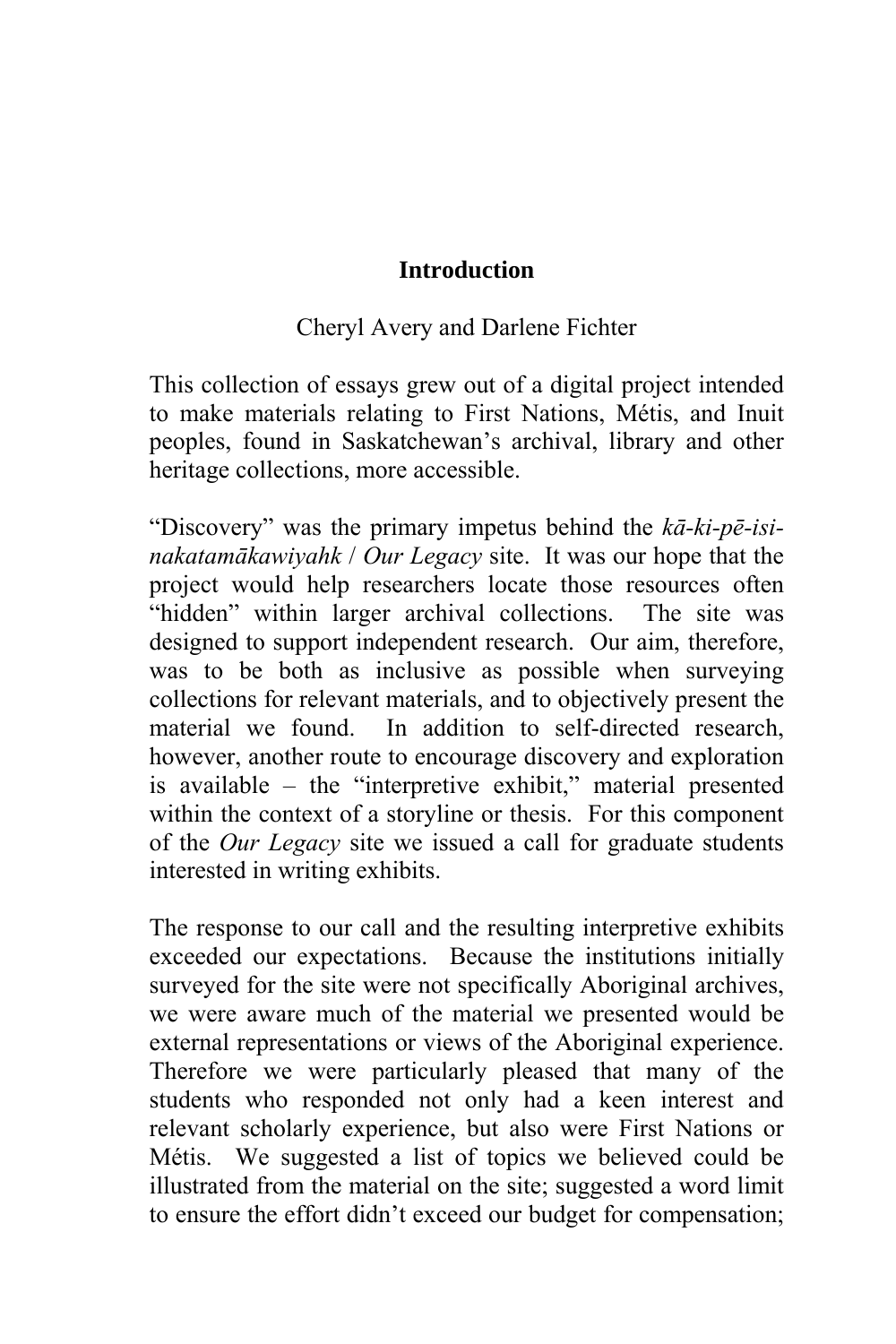and requested that standard academic processes for properly citing any quotes or other works be followed. Other than that, the students were left to interpret the topics as they chose.

We had anticipated academically sound essays; but what we received were also often personal and sometimes passionate explorations of the topics. We were so impressed with the range, diversity and quality of the students' work we were determined to highlight it beyond the project website; hence this publication. Editorial changes have been kept to a minimum; the work remains that of each student.

The essays are informally arranged to first, highlight the differences between reality and perception; next, identify the impact of policy on Native communities (and Canada as a whole); then provide reflections on culture; and finally, offer the hope of reconciliation.